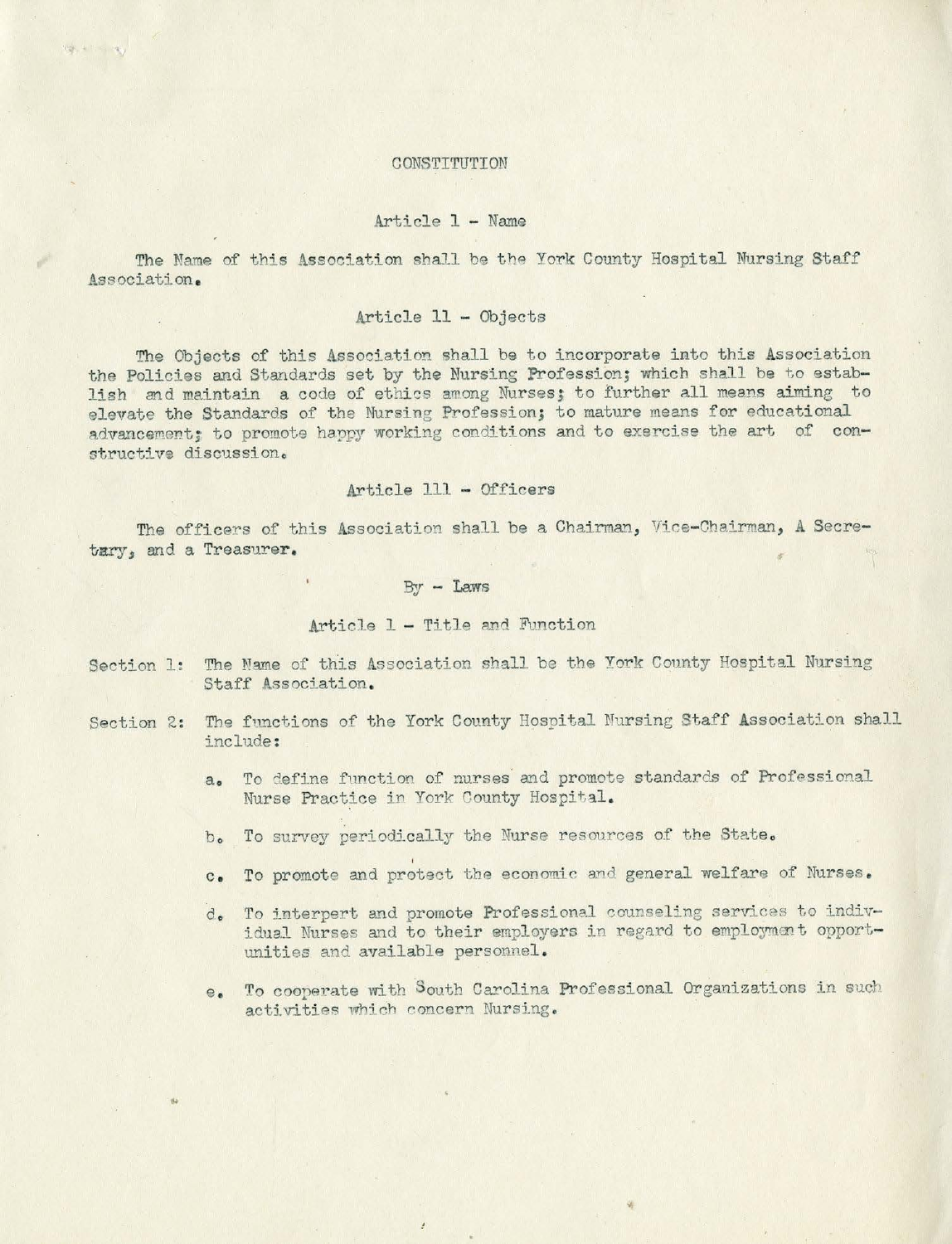## Article 11 - Membership

top,

 $\sim$   $\approx$ 

- Section 1: Those desiring active membership have to be a graduate professional nurse, registered in South Carolina and employed on the Nursine Staff of York County Hospital.
- Section 2: Young Graduates from an Accredited School in good standing who have not been to State Board, yet are preparing for State Board, and employed by the Hospital may be accepted as members on a temporary basis until such time that they qualify.

Out of State Graduates are considered on a temporary basis until such a time that they obtain recipricity in this State.

Section 3: The dues of active members are 25 $\rlap{/}$  a month or \$3.00 a year, payable in September. Dues will be accepted each month if preferred by the individual member.

> The payment of dues provides for charitable services rendered to Staff Members due to illness, or some misfortune which may warrant assistance. If the latter is true it will have to be discussed during the business portion of any regular meetine.

- Section 4: If a member fails to pay her dues, she shall be notifies by the Treasurer and if she can not provide a satisfactory statement concerning her delinquence, then her voting power shall be taken away until such a time when her dues are paid up. In addition to this a member not paying dues cannot hold an office.
- Section 5: There shall be no limit placed as to the number of members in this Association as long as they are a member of the Nursing Staff.

#### Article 111 - Meetings

Section 1: Meetings shall be held once a week, from the first of September through the middle of June. Each member is compelled to attend at least two meetings a month. This includes all shifts; 7-3; 3-11; 11-7.

## Article IV - Officers

Section 1: Officers shall be nominated from the floor and elected by a show of hands. A majority vote shall be necessary to elect. If after the 3rd counting no candidate has been elected, it will be in order to drop the names of all candidated except the two who stand highest.

Officers shall serve for 1 year.

Section 2: The duties of officers shall be according to those set down in the Authority of Parliamentary Law which is accepted by this Organization as its guide .